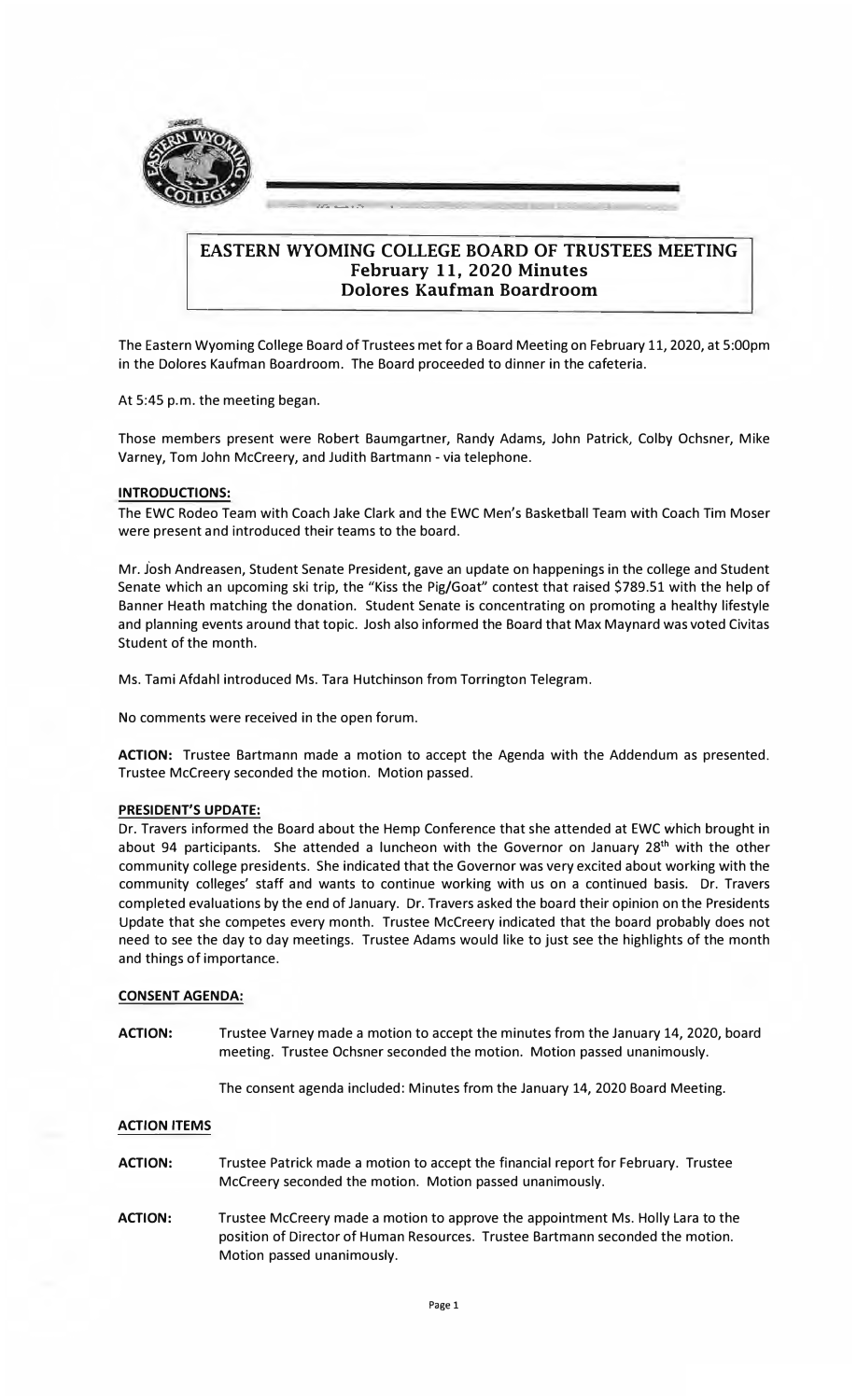**ACTION:** Trustee Mccreery made a motion to approve the Scholarships and Grants budget for FY 20-21, as presented in the Addendum. Trustee Bartmann seconded the motion. Motion passed unanimously.

> *Comment:* Trustee Patrick noticed an error on one of the columns, 28,533. Mr. Wilkes informed the Board that it was a typographical error on his behalf and would get it corrected. The board moved to approve with the changes in figures. No one objected without an amendment.

# **FIRST READING BOARD POLICIES:**

- **APPROVE:**  Trustee Adams made a motion to approve on first reading revisions to 5.0 Admission Policy, as presented. Trustee Ochsner seconded the motion. Motion passed unanimously.
- **APPROVE:**  Trustee Mccreery made a motion to approve on first reading revisions to 5.13 Student Code of Conduct Policy, as presented. Trustee Patrick seconded the motion. Motion passed unanimously.

*Comment:* Trustee Patrick asked a question about liability issues with students and if a student got injured, would the college cover the incident or would it be covered through insurance. Mr. David Evans, Attorney, interjected that insurance would cover this. Mr. Evans would check into this and visit with Dr. Travers to cover all bases. No changes were made now and if there needs to be adjustments, it could be made in the second reading.

*Comment:* Mr. Humphrey wanted to clarify that he is proposing the addition of the first 2 paragraphs of this policy. At this point, we are just acting on the first 2 paragraphs to be the policy and his team is working on the others to be administrative rules. Trustee Patrick wants to flag this to make sure that we are following guidance on liability.

### **DEPARTMENT UPDATES:**

Dr. Margaret Farley, Douglas Campus, informed the Board that currently, there are 13 students that have applied for the Gunsmithing program, 4 have completed their applications. The Nursing virtual ACEN visit will be on Monday. Dual enrollment is up in Concurrent. She is pursuing housing information for the Douglas campus, possibly on the property north of the campus.

Ms. Jo Ellen Keigley, Staff Alliance, stated that the "I LOVE EWC" theme this month spotlighted staff who have been employed here 14 years and longer. March will have a theme for the EWC WACCT nominees. The Staff Alliance will be looking at the Great College Survey to help staff and benefit the EWC family with helpful information to improve the life at EWC and make it the best place it can be.

Dr. Colleen Mitchell, Faculty Senate, spoke about academic dishonesty and making it a priority topic. Communication is key from one class to another. Another area Faculty Senate is looking into are salaries and where EWC is compared to other colleges. Discussion on faculty's hours; 35 hours a week. Question of how do online teachers handle the faculty hours.

Mr. John Hansen, Institutional Development, was happy to report that this year's Sagebrush and Roses event was the most successful one ever with a netted make of \$60,000. On Monday, Senator Barrasso will be visiting the Torrington Rotary Club. During the WACCT meetings, Mr. Colby Ochsner and John will be attending the Blockchain meeting. John also attended the Lingle Community Center grand opening, the Hemp Forum and a trip with Dr. Travers to Wyrulec.

*Comments:* Trustee Mccreery stated that everyone is very appreciative of all the hard work John Hansen and Holly Lara did for Sagebrush and Roses. Trustee Patrick stated that it was great to have a new business step up this year in J & B Liquor and their gracious donations to Sagebrush and Roses.

Dr. Debbie Ochsner, Dean of Faculty/Student Services, stated that we have our first official service animal at EWC and everything is working out very well. Dr. Ochsner is busy observing faculty in the classroom and feels very enthusiastic about what she is seeing.

Ms. Holly Lara, Director for Human Resources, stated that they are currently receiving applications for the part time student center help and also taking a look at the Director for Nursing position. The Business Instructor was put on hold.